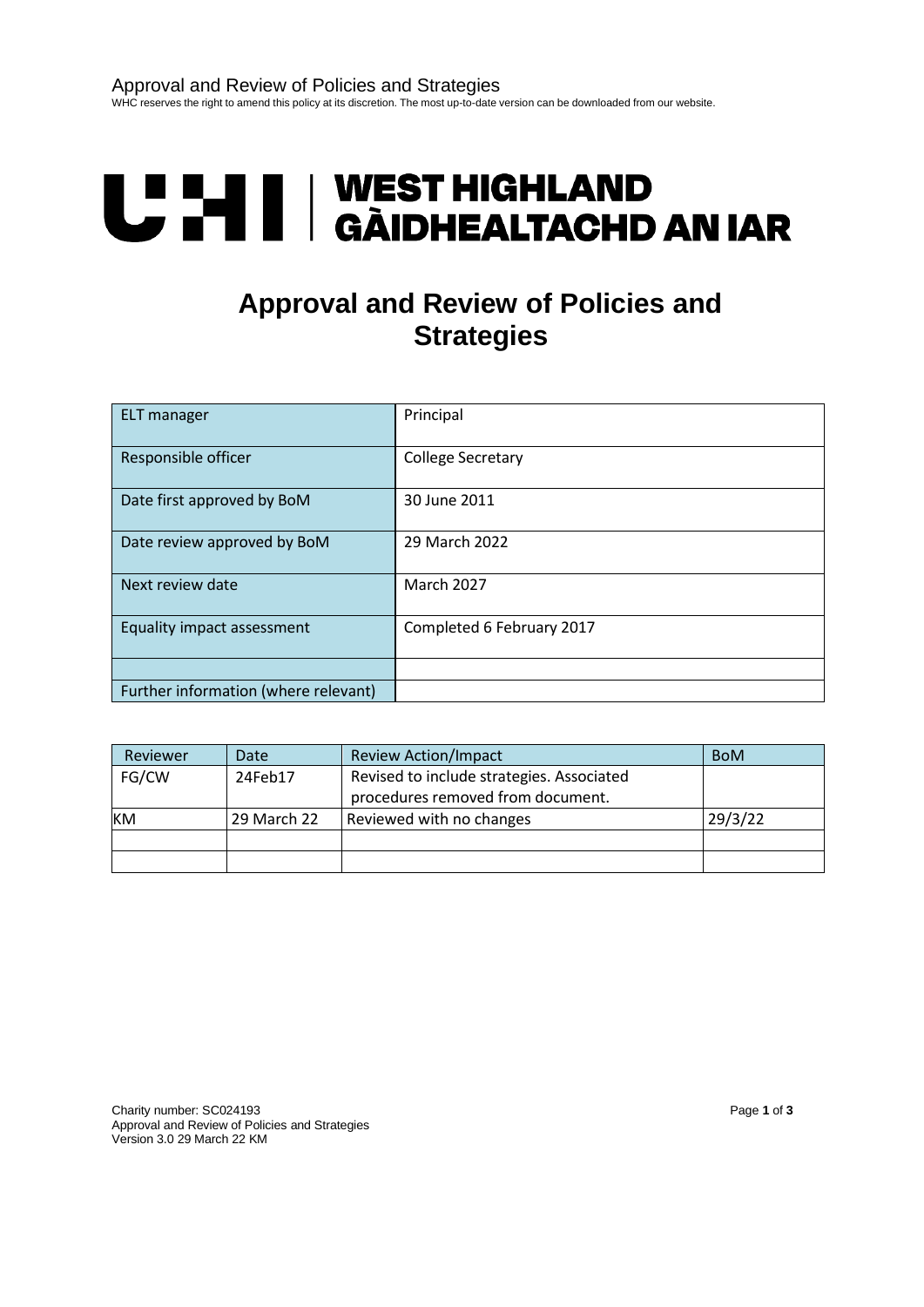### **Approval and Review of Policies**

#### **1.0 Purpose**

1.1 This policy sets out the framework for the approval and review of College policies and strategies.

#### **2.0 Scope**

- 2.1 West Highland College UHI actively encourages all staff to contribute to the College's Strategic Aims through the evaluation and development of its policies and strategies.
- 2.2 This policy applies to all policies and strategies developed and reviewed at West Highland College UHI.
- 2.3 This policy uses the term "policy" throughout which equally represents "strategy".

#### **3.0 Policy**

- 3.1 All policies must be approved by the Board of Management.
- 3.2 New (or revised) policies must be authorised in accordance with the Approval and Review of Policies policy.
- 3.3 All policies must be developed and reviewed in accordance with this policy and accompanying procedures.
- 3.4 All policies will be assigned a review date which will not normally exceed more than five years from approval. All policies will be reviewed sooner if required to ensure compliance with relevant legislation, to reflect best practice and to promote equality, diversity and inclusion. When a review results in substantial changes, a copy of the original policy will be retained. This will allow the College to demonstrate policy development over time.
- 3.5 This policy must be read in conjunction with the College Equality an d Diversity Policy.

#### **4.0 Responsibilities**

- 4.1 The Board of Management is responsible for the approval of all Policies.
- 4.2 The Executive Leadership Team is responsible for agreeing the development of any new policies, or any significant review of an existing policy, and assigning a named responsible person for every policy.
- 4.3 The College Management Group is responsible for endorsing all